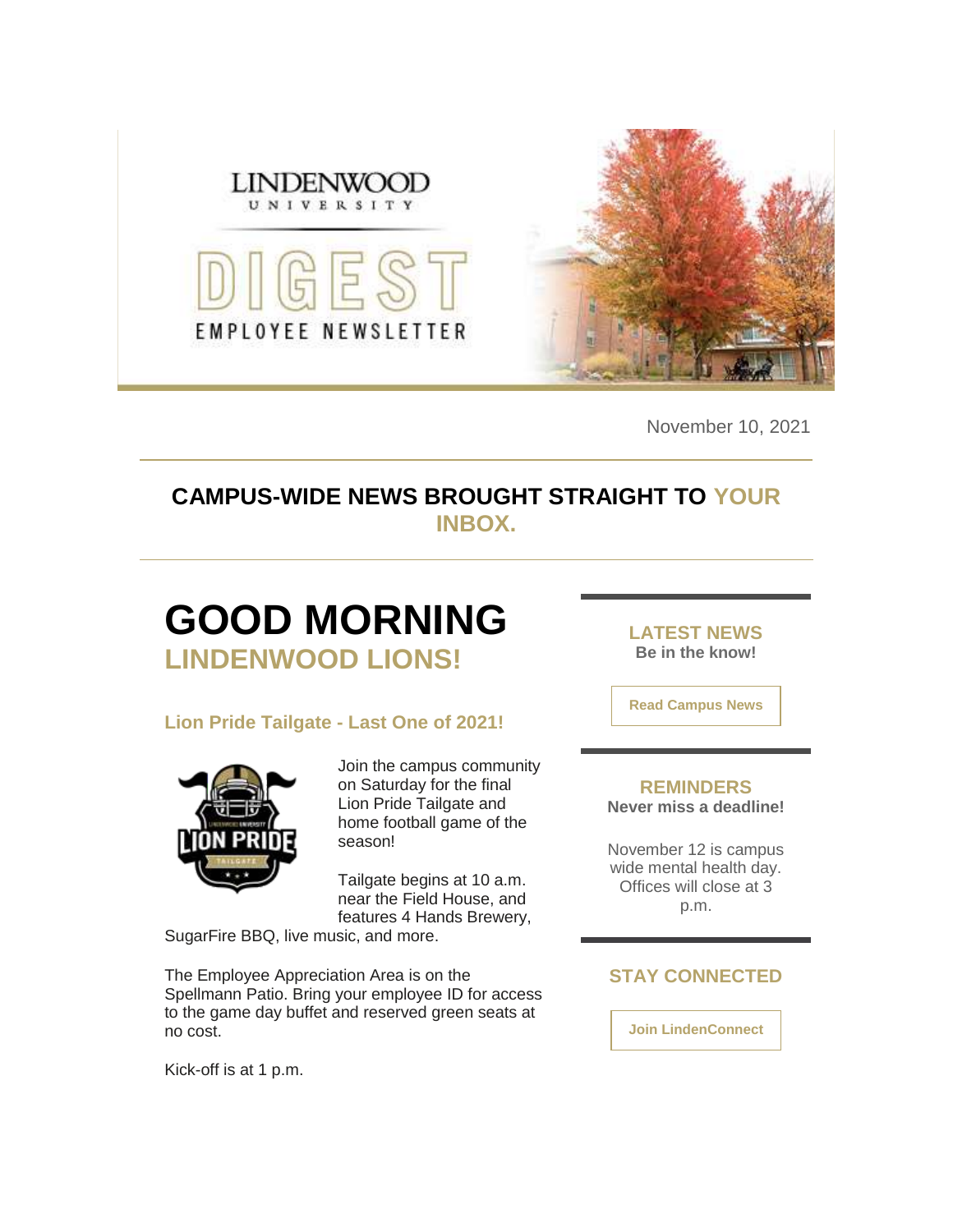

The College of Arts and Humanities is being recognized during the tailgate and we encourage all employees to stop by their tent and visit.

### **100 Thanksgiving Meals for St. Charles**

LindenGiving is partnering with OASIS Food Pantry for another year of providing Thanksgiving meals to 100 families in need.

Volunteers are needed to deliver meals to families on Saturday, November 20, from 9:30 a.m. – 12 p.m.



Sign up to **[volunteer](https://nam04.safelinks.protection.outlook.com/?url=https%3A%2F%2Fr20.rs6.net%2Ftn.jsp%3Ff%3D0011ENtwip0WXNMedkPMl2st-xi0yxC0oI96h8JcbsaZ-i1dP0oRoUhe78KxHK48VW7u3XHoU7Z-CGOo19R1WgI1qRcBuH9V5zaG5MFtMBmW7zMpeAVzZyV-AW75HnN_r5K2QS4dkS9pJRSM1EP-s6UeDrdL9CPsqbycIae_LKZZ0HpUFCEl834klP1Bz47kmLKWzBv6F4VJbw%3D%26c%3Dx5e4YRZYrIg46T7A_irIt4XUQh8H_MUKlAGRBi7NJPzhBG7SIab3-w%3D%3D%26ch%3DJRZVduZlPvzhkgjSUp-N8pUoWOoKikyg8T5fbBTQL8EvppiKA0ePew%3D%3D&data=04%7C01%7Cphuffman%40lindenwood.edu%7C450b39c955834510d94d08d9a45f18aa%7C3d72f08e540a4c68905d9e69c4d9c61e%7C1%7C0%7C637721550620003197%7CUnknown%7CTWFpbGZsb3d8eyJWIjoiMC4wLjAwMDAiLCJQIjoiV2luMzIiLCJBTiI6Ik1haWwiLCJXVCI6Mn0%3D%7C1000&sdata=Wrz5%2BnklEF4Hby7xnVA8Ck%2BgN5KtvtdgdqyGSwX1R0E%3D&reserved=0)** today!

LindenGiving has also been identified as the University's Giving Tuesday initiative, which invites supporters to make a gift in the spirit of the holidays. If you would like to contribute financially to LindenGiving, please **[make your gift](https://nam04.safelinks.protection.outlook.com/?url=https%3A%2F%2Fr20.rs6.net%2Ftn.jsp%3Ff%3D0011ENtwip0WXNMedkPMl2st-xi0yxC0oI96h8JcbsaZ-i1dP0oRoUhe6I0_GNbho-aQE-PUlFjGv0PCkB2pGH41KGelNPpVXxMNNRMQyCdO8h34b-U5wrA9XTj9rmIRa9OX0uU9Wa93C_lOmloIH7e_8Boag-1FR71FSF6XqINIjZHV8EIwiCGgPNyD_27HnoLbeNHxzXC3xMliS8fjAqbfYC40oIXL8c0%26c%3Dx5e4YRZYrIg46T7A_irIt4XUQh8H_MUKlAGRBi7NJPzhBG7SIab3-w%3D%3D%26ch%3DJRZVduZlPvzhkgjSUp-N8pUoWOoKikyg8T5fbBTQL8EvppiKA0ePew%3D%3D&data=04%7C01%7Cphuffman%40lindenwood.edu%7C450b39c955834510d94d08d9a45f18aa%7C3d72f08e540a4c68905d9e69c4d9c61e%7C1%7C0%7C637721550620013146%7CUnknown%7CTWFpbGZsb3d8eyJWIjoiMC4wLjAwMDAiLCJQIjoiV2luMzIiLCJBTiI6Ik1haWwiLCJXVCI6Mn0%3D%7C1000&sdata=99ls85Al2amx5AelGVsLVxc2ssnKmYlX%2Fj10duoVEp4%3D&reserved=0)** this month.

### **Brand Vision Giveaway Winners!**

Thanks to more than 150 employees who entered the Brand Vision swag pack giveaway. We're pleased to announce our three winners:

- Heather Cantillo, English adjunct, College of Arts and Humanities
- Rebecca Heinen, Mathematics instructor, College of Science, Technology, and Health
- Dipak Sunar, IT Help Desk Technician

The Brand Vision team will reach out to each winner to coordinate delivery or pick-up.

Watch the Digest for future giveaways in the coming months. Thank you for being great ambassadors of Lindenwood University!

### **Faculty OER Survey**

As part of a study to expand awareness and use of OER or no-cost educational resources and the Institutional Repository (Digital Commons), faculty are asked to participate in a survey conducted by Dr. James Hutson.

The goal is to learn more about faculty awareness and use of OER or no-cost educational resource options at Lindenwood University. The survey will take about 7 minutes to complete and responses are invaluable to assist in providing a better understand of faculty perceptions of these materials, identifying any barriers to adoption, or support needed.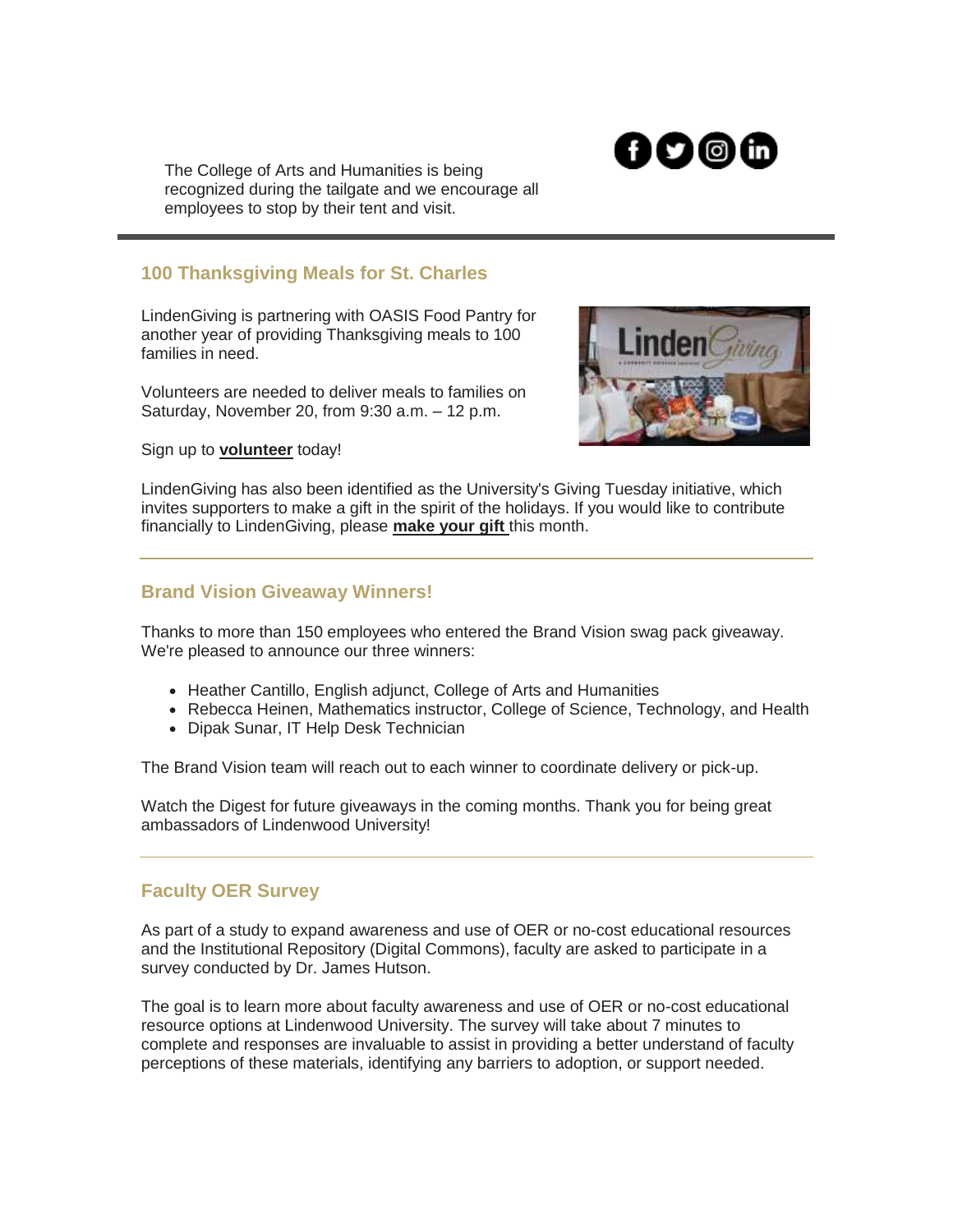**[Take the survey](https://nam04.safelinks.protection.outlook.com/?url=https%3A%2F%2Fr20.rs6.net%2Ftn.jsp%3Ff%3D0011ENtwip0WXNMedkPMl2st-xi0yxC0oI96h8JcbsaZ-i1dP0oRoUhe-c0cUEVBZmjfRGjDlkSEEOhwSzlL5YimYE3tL7qrvxvX7unVm81i4PAiQZRQG3aU4_QUOQvmTqw4TjQg5eCIZCy5LB7gp3MgndE7naruCIdRBAQH23dwf5ybWue6ulmCk22DfpQjRu9Co2PV2p9GNc%3D%26c%3Dx5e4YRZYrIg46T7A_irIt4XUQh8H_MUKlAGRBi7NJPzhBG7SIab3-w%3D%3D%26ch%3DJRZVduZlPvzhkgjSUp-N8pUoWOoKikyg8T5fbBTQL8EvppiKA0ePew%3D%3D&data=04%7C01%7Cphuffman%40lindenwood.edu%7C450b39c955834510d94d08d9a45f18aa%7C3d72f08e540a4c68905d9e69c4d9c61e%7C1%7C0%7C637721550620013146%7CUnknown%7CTWFpbGZsb3d8eyJWIjoiMC4wLjAwMDAiLCJQIjoiV2luMzIiLCJBTiI6Ik1haWwiLCJXVCI6Mn0%3D%7C1000&sdata=RvZj9KIFn4WW88%2BTObmVAfxqCbPdboYYldGrawbrAEE%3D&reserved=0)**

### **Parking Permits**



Public Safety has started handing out "No Permit" citations.

Avoid the fine and register your vehicle.

Go to the LU homepage, select "Portals" then "Star Rez", in the gold banner select "Vehicle Registration 2021-2022", and enter your vehicle information.

If you have questions call Public Safety (636) 949-4911.

### **Fall Dance Concert**

The Lindenwood dance program is eager to welcome back a live audience for the Fall Dance Concert November 11 - 13 at 7:30 p.m. in the Lindenwood Theater.

Celebrate the achievements of our students and the innovative works by talented faculty of the Lindenwood dance program through performance. Under the artistic direction of Tricia Zweier, the Fall Dance Concert is a collection of eleven works by faculty, students, and guest artists in styles including ballet, contemporary, jazz, tap, and hip hop.



The concert will include works by Tracy Dupre, Amy Gammon,

Marcus Johnson, Mariko Kumanomido, Kerryaunna B-Ross, Janet Strzelec, and Tricia Zweier. The concert will also feature work by the Lindenwood dance ensemble and guest artist, Madison Hicks.

Admission is free for faculty and staff. General admission is \$10.



### **Fall Fashion Shows and Market**

Come experience the art and intricacy of fashion design through New York-style runway shows at the Lindenwood Fall Fashion Show and Market December 3.

The first fashion event is the high school show featuring local students who showcase their designs from classroom to runway.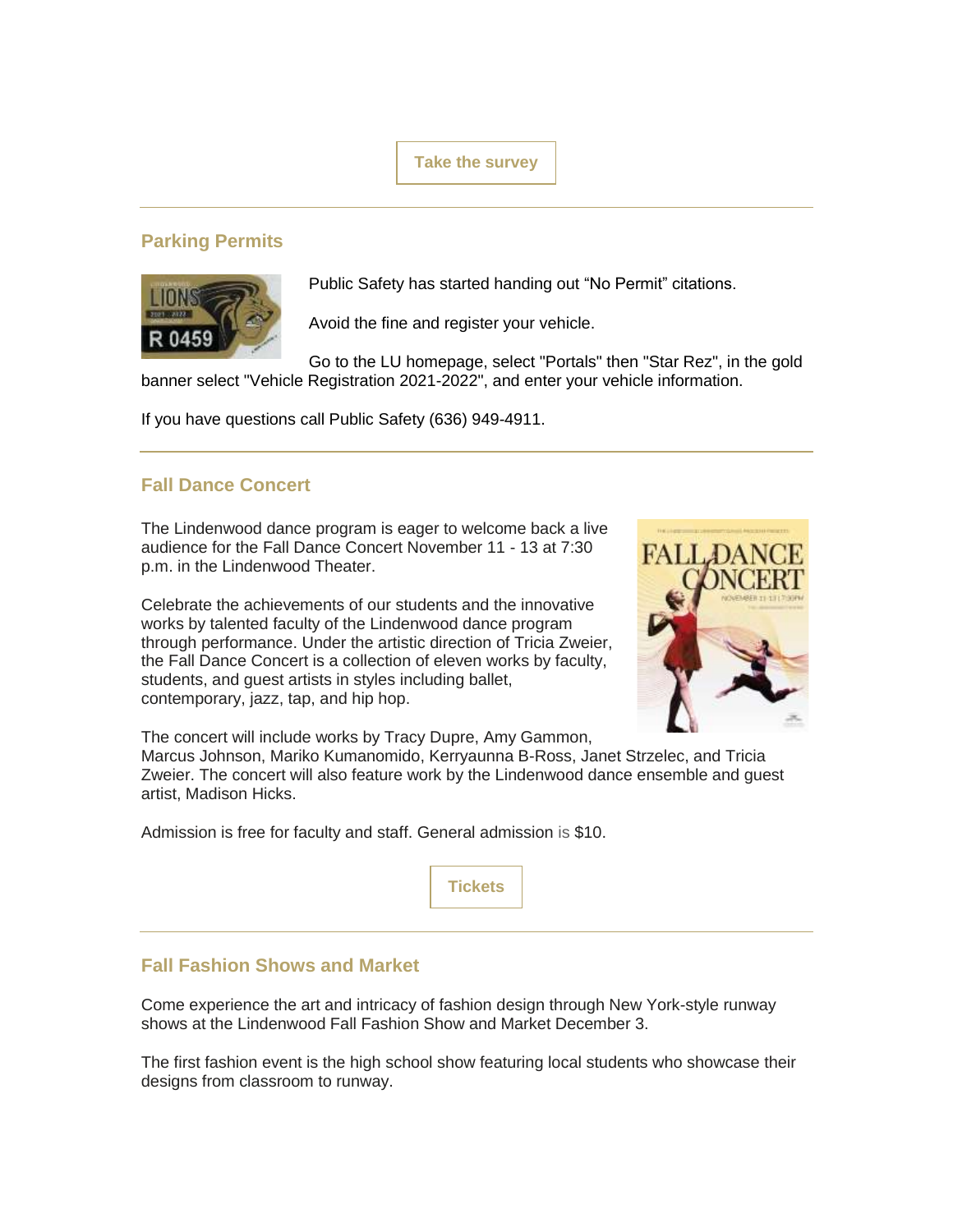The Evening Show includes specially invited alumni and community fashion designers showcasing a variety of fashions. The collections of these local designers express their individuality and innovative styles.

The events will include a market before and after the shows for guests.



### **Vote for the 2022 Student Academic Showcase Logo**

The Student Academic Showcase, formerly known as the Student Research Conference, is sponsoring a logo competition for the upcoming conference. Submissions attempt to capture this unique opportunity for students to share their scholarship with the community in letter forms and/or imagery.

**[Vote on the logo](https://nam04.safelinks.protection.outlook.com/?url=https%3A%2F%2Fr20.rs6.net%2Ftn.jsp%3Ff%3D0011ENtwip0WXNMedkPMl2st-xi0yxC0oI96h8JcbsaZ-i1dP0oRoUhe-c0cUEVBZmj0UMApDtZ2G4bXJ9o01yxU71PgUghCrg8XL7OP9Vk23nM2McgJng0VoUoyUNmhGKs6SvQO3O3fBiSMJR2eC4EcayedG9lkIGsq3STVlMd1K-3w35pQb8OkpyyvmTjNeV8U9EQbL0CLWY%3D%26c%3Dx5e4YRZYrIg46T7A_irIt4XUQh8H_MUKlAGRBi7NJPzhBG7SIab3-w%3D%3D%26ch%3DJRZVduZlPvzhkgjSUp-N8pUoWOoKikyg8T5fbBTQL8EvppiKA0ePew%3D%3D&data=04%7C01%7Cphuffman%40lindenwood.edu%7C450b39c955834510d94d08d9a45f18aa%7C3d72f08e540a4c68905d9e69c4d9c61e%7C1%7C0%7C637721550620033061%7CUnknown%7CTWFpbGZsb3d8eyJWIjoiMC4wLjAwMDAiLCJQIjoiV2luMzIiLCJBTiI6Ik1haWwiLCJXVCI6Mn0%3D%7C1000&sdata=mo%2BzkQ9LnYhkwKeNsrlWQESb93OH4Q%2F324R4ERH4kgE%3D&reserved=0)** you believe best illustrates inclusivity of all fields of study from humanities, business, sciences, arts, and more. Voting ends November 17 at 5 p.m.

### **Free Waterway Carwash for Lindenwood Employees**

Local Waterway Carwashes are offering free car washes to Lindenwood faculty, and staff.

**[Car wash coupon](https://nam04.safelinks.protection.outlook.com/?url=https%3A%2F%2Fr20.rs6.net%2Ftn.jsp%3Ff%3D0011ENtwip0WXNMedkPMl2st-xi0yxC0oI96h8JcbsaZ-i1dP0oRoUhe-c0cUEVBZmj3rSwKQvsIrTtagH0SqTv1YErEoWd4jjb7Ixbuj-VC8UgRG1BOkJ6ROP9m_2Fb8aUn-Qn_WW6cbOCsyc9duVAZcDdKR55ruDm%26c%3Dx5e4YRZYrIg46T7A_irIt4XUQh8H_MUKlAGRBi7NJPzhBG7SIab3-w%3D%3D%26ch%3DJRZVduZlPvzhkgjSUp-N8pUoWOoKikyg8T5fbBTQL8EvppiKA0ePew%3D%3D&data=04%7C01%7Cphuffman%40lindenwood.edu%7C450b39c955834510d94d08d9a45f18aa%7C3d72f08e540a4c68905d9e69c4d9c61e%7C1%7C0%7C637721550620043008%7CUnknown%7CTWFpbGZsb3d8eyJWIjoiMC4wLjAwMDAiLCJQIjoiV2luMzIiLCJBTiI6Ik1haWwiLCJXVCI6Mn0%3D%7C1000&sdata=g5BFLjQQntXgGshs1cV2QU3gxZ9hLpfOl%2FHOQvpujxk%3D&reserved=0)**



**HAVE A STORY YOU'D LIKE TO SHARE OR AN EVENT YOU'D LIKE TO PROMOTE?** 

**[SUBMIT IT!](https://nam04.safelinks.protection.outlook.com/?url=https%3A%2F%2Fr20.rs6.net%2Ftn.jsp%3Ff%3D0011ENtwip0WXNMedkPMl2st-xi0yxC0oI96h8JcbsaZ-i1dP0oRoUhe-ILgx2xjTHakCVmoMQmOKj4-Vu7saxX1Zeat9I7k_wraf_rHgI7G4ZiAxrlVK1YKTFhmcwDkjTvnFsExARiyGBypWr7RgtMCI77NULZ6bgZmdRQqdpU8ROGUxXa-Uc2ID9XZfZgog7t3wja_p_kLWqv32xA9ltbtk1Y4d-ETlj2%26c%3Dx5e4YRZYrIg46T7A_irIt4XUQh8H_MUKlAGRBi7NJPzhBG7SIab3-w%3D%3D%26ch%3DJRZVduZlPvzhkgjSUp-N8pUoWOoKikyg8T5fbBTQL8EvppiKA0ePew%3D%3D&data=04%7C01%7Cphuffman%40lindenwood.edu%7C450b39c955834510d94d08d9a45f18aa%7C3d72f08e540a4c68905d9e69c4d9c61e%7C1%7C0%7C637721550620052977%7CUnknown%7CTWFpbGZsb3d8eyJWIjoiMC4wLjAwMDAiLCJQIjoiV2luMzIiLCJBTiI6Ik1haWwiLCJXVCI6Mn0%3D%7C1000&sdata=85V0QMGrgweKm%2BLoZXIAHXC2EINuLlLsCtHa9%2FNiv4Q%3D&reserved=0)**



To have your listing appear in the Digest, please fill out the **[Project](https://nam04.safelinks.protection.outlook.com/?url=https%3A%2F%2Fr20.rs6.net%2Ftn.jsp%3Ff%3D0011ENtwip0WXNMedkPMl2st-xi0yxC0oI96h8JcbsaZ-i1dP0oRoUhe-ILgx2xjTHakCVmoMQmOKj4-Vu7saxX1Zeat9I7k_wraf_rHgI7G4ZiAxrlVK1YKTFhmcwDkjTvnFsExARiyGBypWr7RgtMCI77NULZ6bgZmdRQqdpU8ROGUxXa-Uc2ID9XZfZgog7t3wja_p_kLWqv32xA9ltbtk1Y4d-ETlj2%26c%3Dx5e4YRZYrIg46T7A_irIt4XUQh8H_MUKlAGRBi7NJPzhBG7SIab3-w%3D%3D%26ch%3DJRZVduZlPvzhkgjSUp-N8pUoWOoKikyg8T5fbBTQL8EvppiKA0ePew%3D%3D&data=04%7C01%7Cphuffman%40lindenwood.edu%7C450b39c955834510d94d08d9a45f18aa%7C3d72f08e540a4c68905d9e69c4d9c61e%7C1%7C0%7C637721550620052977%7CUnknown%7CTWFpbGZsb3d8eyJWIjoiMC4wLjAwMDAiLCJQIjoiV2luMzIiLCJBTiI6Ik1haWwiLCJXVCI6Mn0%3D%7C1000&sdata=85V0QMGrgweKm%2BLoZXIAHXC2EINuLlLsCtHa9%2FNiv4Q%3D&reserved=0)  [Request Form](https://nam04.safelinks.protection.outlook.com/?url=https%3A%2F%2Fr20.rs6.net%2Ftn.jsp%3Ff%3D0011ENtwip0WXNMedkPMl2st-xi0yxC0oI96h8JcbsaZ-i1dP0oRoUhe-ILgx2xjTHakCVmoMQmOKj4-Vu7saxX1Zeat9I7k_wraf_rHgI7G4ZiAxrlVK1YKTFhmcwDkjTvnFsExARiyGBypWr7RgtMCI77NULZ6bgZmdRQqdpU8ROGUxXa-Uc2ID9XZfZgog7t3wja_p_kLWqv32xA9ltbtk1Y4d-ETlj2%26c%3Dx5e4YRZYrIg46T7A_irIt4XUQh8H_MUKlAGRBi7NJPzhBG7SIab3-w%3D%3D%26ch%3DJRZVduZlPvzhkgjSUp-N8pUoWOoKikyg8T5fbBTQL8EvppiKA0ePew%3D%3D&data=04%7C01%7Cphuffman%40lindenwood.edu%7C450b39c955834510d94d08d9a45f18aa%7C3d72f08e540a4c68905d9e69c4d9c61e%7C1%7C0%7C637721550620052977%7CUnknown%7CTWFpbGZsb3d8eyJWIjoiMC4wLjAwMDAiLCJQIjoiV2luMzIiLCJBTiI6Ik1haWwiLCJXVCI6Mn0%3D%7C1000&sdata=85V0QMGrgweKm%2BLoZXIAHXC2EINuLlLsCtHa9%2FNiv4Q%3D&reserved=0)** (be sure to choose "Communications and Public Relations" for type of request) by 5 p.m. on Mondays. The Digest is sent every Wednesday. Submissions for the same story can be made every four weeks. All entries to the Digest are subject to editing prior to running.

**[MORE INFORMATION](https://nam04.safelinks.protection.outlook.com/?url=https%3A%2F%2Fr20.rs6.net%2Ftn.jsp%3Ff%3D0011ENtwip0WXNMedkPMl2st-xi0yxC0oI96h8JcbsaZ-i1dP0oRoUhe0kTZkx8_xG1D8fAU40TjQ9c11sU23V9BgBpIHgAIevW7-YxXtKLhlpdZ8VlQ2wvPMZPbnQ3AjUFM7PYZlbaqALP_gUkWitcuJiEIV-DVSVlEX8ML9CW6IsTCqWw0gC2tGKSDiJ0qguKv3APLfFL0qWInT2c73ANehPyeTGHn2pwOKWo-CfI5FeBLTtG0ModTA%3D%3D%26c%3Dx5e4YRZYrIg46T7A_irIt4XUQh8H_MUKlAGRBi7NJPzhBG7SIab3-w%3D%3D%26ch%3DJRZVduZlPvzhkgjSUp-N8pUoWOoKikyg8T5fbBTQL8EvppiKA0ePew%3D%3D&data=04%7C01%7Cphuffman%40lindenwood.edu%7C450b39c955834510d94d08d9a45f18aa%7C3d72f08e540a4c68905d9e69c4d9c61e%7C1%7C0%7C637721550620062939%7CUnknown%7CTWFpbGZsb3d8eyJWIjoiMC4wLjAwMDAiLCJQIjoiV2luMzIiLCJBTiI6Ik1haWwiLCJXVCI6Mn0%3D%7C1000&sdata=srbHg6a45Vad5jM8XN6FDX9b2%2F9%2F%2B5D0ARBuVY%2B3mUs%3D&reserved=0)**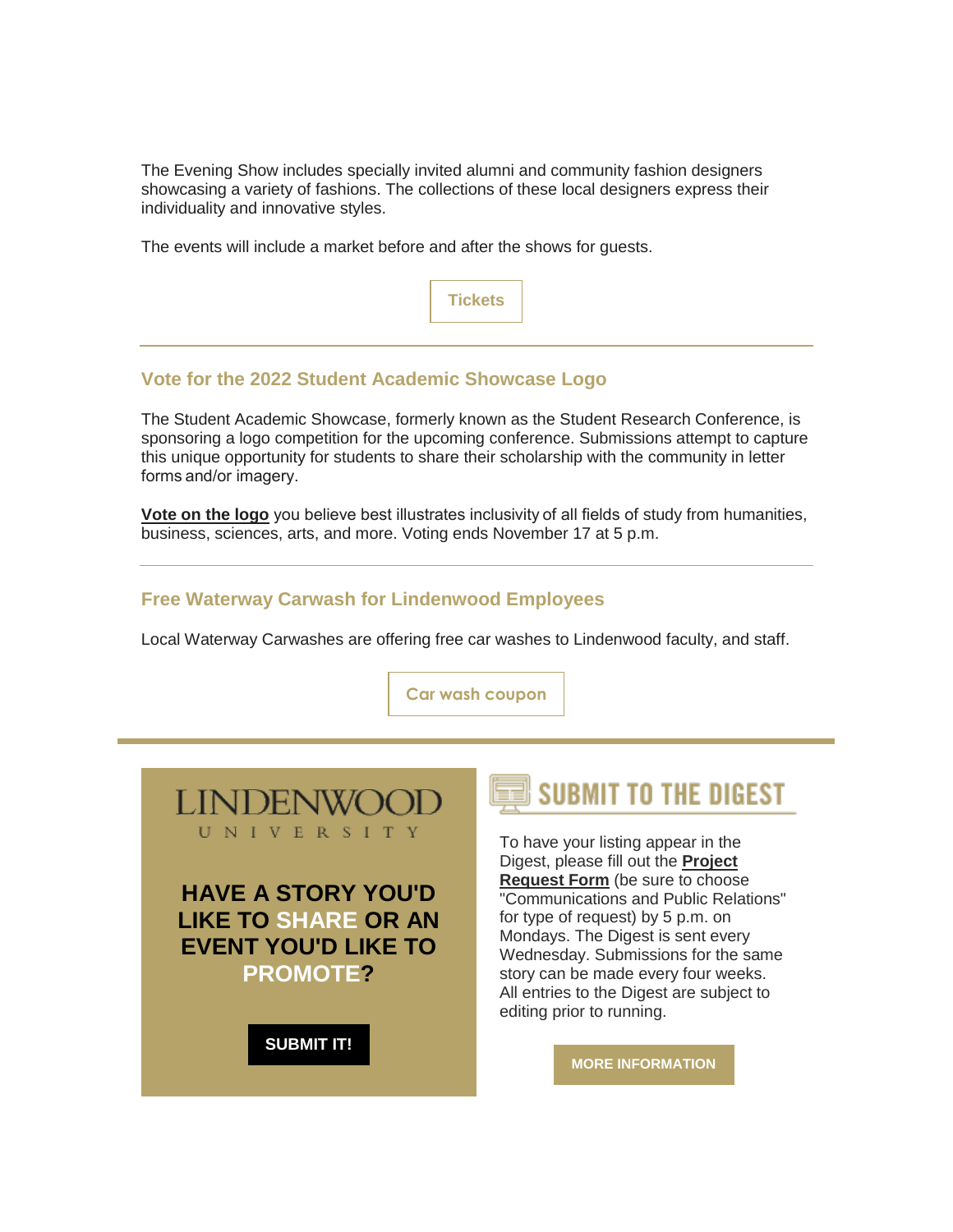# **Q2 MOMENTS**

Barnes & Noble University Bookstore Manager, Theresa Reifstech, has fully embraced the spirit of Q2 with her work implementing the First Day program. The First Day program has been a tremendous benefit to our students and faculty, providing students with automatic access to their ebooks, homework managers and course materials at a discounted price. Theresa spearheaded the implementation of the program from the bookstore side, providing outstanding service and a wonderful student experience. Thank you, Theresa!



**-Q2 Team**

**[Submit Your Q2 Moment](https://nam04.safelinks.protection.outlook.com/?url=https%3A%2F%2Fr20.rs6.net%2Ftn.jsp%3Ff%3D0011ENtwip0WXNMedkPMl2st-xi0yxC0oI96h8JcbsaZ-i1dP0oRoUhe0kTZkx8_xG1suQ42t-AvYKL_DlV8IuXkM1DDRS-ZE5wAHhFlQRisW65nyITs7bVHKdd3Am1vHQ2-xMjCFcUq7cA1O3tDZzIguPOW4rShmelVAe-6gpFBRsB59t3_GAPf_VDdCQPOtvmLsfPdTP1VMTDOULrpQd-Mfht181FgXtFBL5dyeUHSpAZ23OLGS5KRVP6f-g2ZL8_VEShobFqYclumL42Kxg7mA%3D%3D%26c%3Dx5e4YRZYrIg46T7A_irIt4XUQh8H_MUKlAGRBi7NJPzhBG7SIab3-w%3D%3D%26ch%3DJRZVduZlPvzhkgjSUp-N8pUoWOoKikyg8T5fbBTQL8EvppiKA0ePew%3D%3D&data=04%7C01%7Cphuffman%40lindenwood.edu%7C450b39c955834510d94d08d9a45f18aa%7C3d72f08e540a4c68905d9e69c4d9c61e%7C1%7C0%7C637721550620072885%7CUnknown%7CTWFpbGZsb3d8eyJWIjoiMC4wLjAwMDAiLCJQIjoiV2luMzIiLCJBTiI6Ik1haWwiLCJXVCI6Mn0%3D%7C1000&sdata=FjljjPvqN6dMzUmYxvlxYIPgW4uh7x5UeIh8rhr1uMU%3D&reserved=0)**

## **LINDENW**

U N I V E R S I T Y

LEARNING ACADEMY

### **Faculty Advisor Training & Development for Education Majors**

**November 12, 9 - 10 a.m. and November 23, 12 - 1 p.m.**

This workshop is open to faculty/staff/adjuncts who advise education majors; this includes content faculty who advise students with a minor in education. During this virtual session, faculty/staff/adjuncts will have the opportunity to discuss specific student scenarios and receive advice from the

### **Integrated Marketing Plan Information Session November 16 and 17, 1-2 p.m.**

Join us for the launch of Lindenwood University's integrated marketing plan: Rethink what you think about Lindenwood University. Attendees will get a glimpse of upcoming ad materials while learning more about our goals and objectives, and how this campaign is rooted in our strategic plan – to establish Lindenwood as a topof-mind brand. Attendees will be entered into a drawing to win tickets to an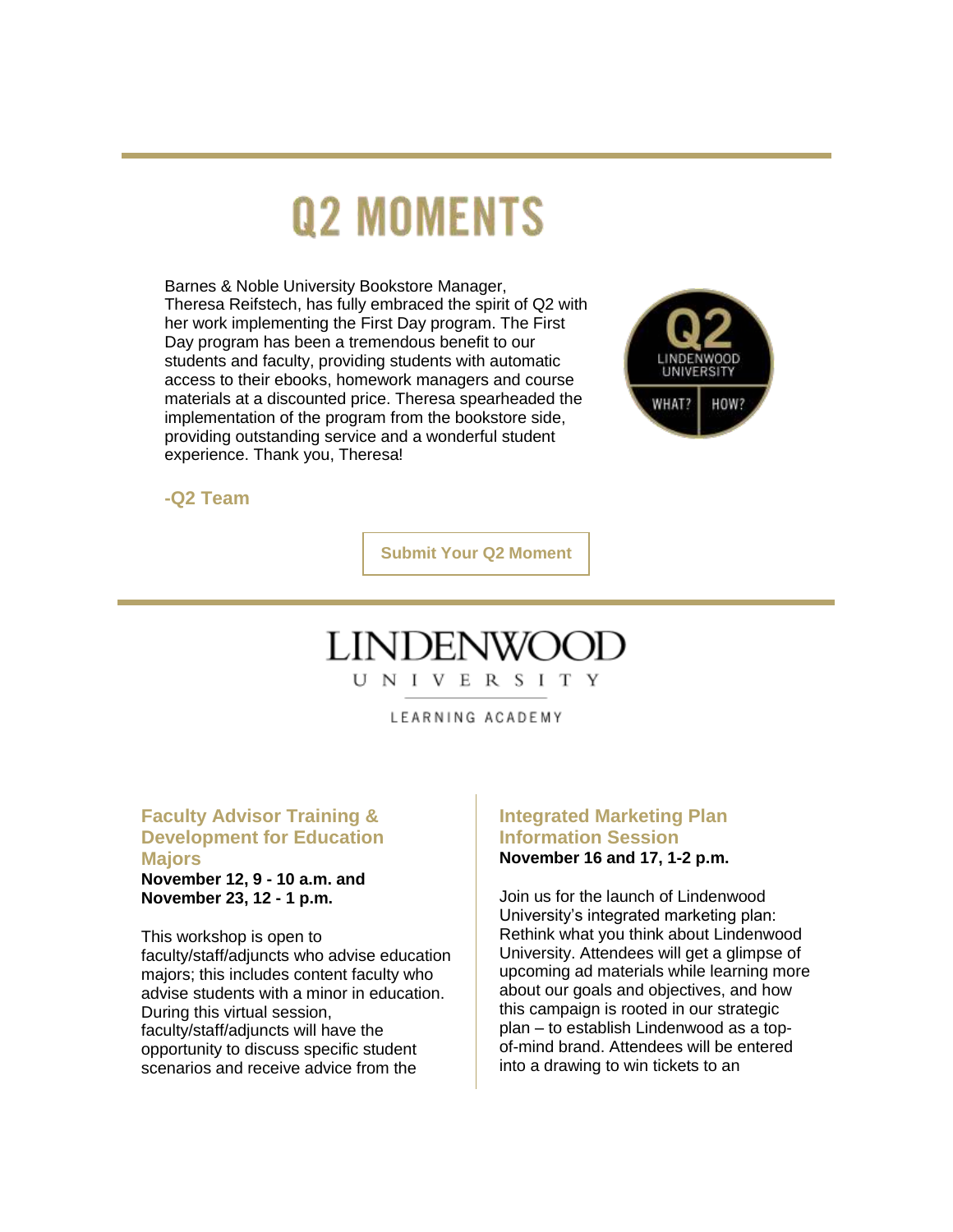Academic, Retention, and Certification Center (ARCC). This workshop will include quick tips for advising. resources to support faculty advising, and updates on certification rules/changes and requirements.

Hosted by: Dr. Tammy T. Moore, Director ARCC | Certification Officer | Field/Clinical **Experiences** 

upcoming St. Louis Blues game and other Lindenwood swag.



**[Register](https://nam04.safelinks.protection.outlook.com/?url=https%3A%2F%2Fr20.rs6.net%2Ftn.jsp%3Ff%3D0011ENtwip0WXNMedkPMl2st-xi0yxC0oI96h8JcbsaZ-i1dP0oRoUhe-c0cUEVBZmjgQ5NQe6BhocLPgLndWciQDgmsPfbhalWgV_3PB9_eRqKvuCmeh57Faas2pQ8CYpXAOuTffNfNtPDTF0SW4Rtbo0GVx0wC1MWRxmJk0i24f2-xNHmR0Wjdw%3D%3D%26c%3Dx5e4YRZYrIg46T7A_irIt4XUQh8H_MUKlAGRBi7NJPzhBG7SIab3-w%3D%3D%26ch%3DJRZVduZlPvzhkgjSUp-N8pUoWOoKikyg8T5fbBTQL8EvppiKA0ePew%3D%3D&data=04%7C01%7Cphuffman%40lindenwood.edu%7C450b39c955834510d94d08d9a45f18aa%7C3d72f08e540a4c68905d9e69c4d9c61e%7C1%7C0%7C637721550620072885%7CUnknown%7CTWFpbGZsb3d8eyJWIjoiMC4wLjAwMDAiLCJQIjoiV2luMzIiLCJBTiI6Ik1haWwiLCJXVCI6Mn0%3D%7C1000&sdata=c53977sLvjK4kwZsH%2F%2B%2Fi1l%2FfRDSHDxmdj8Yr5QO7ic%3D&reserved=0)**

### **LEANSTACK | Lean Canvas & Continuous Innovation Mindsets November 17, 12 - 1 p.m.**

The ITEN team will discuss the components of a Lean Canvas and the Continuous Innovation mindsets at the foundation of the lean startup process, and demonstrate the LEANSTACK suite of tools and playbooks.

Attendees are encouraged to bring their laptops to the session to follow along on the platform. If you would like access to the LEANSTACK platform ahead of the session, please email **[Melissa Grizzle](mailto:mgrizzle@itenstl.org)**.

### **Fall 2021 Faculty Symposium November 17, 2 – 3:30 p.m.**

Ben Scholle Senior Professor, Cinema Arts "Catching Bullets: Partnering with Community Organizations Seeking Public Health Solutions to the Gun Violence Epidemic."

James Hutson Professor, Art and Design "Interdisciplinary Research: Leveraging Faculty Expertise to Expand Scholarship at Lindenwood University."

A brief discussion of the collaborative research tool will follow presentations. Sponsored by the Lindenwood Faculty Scholarship Committee. Refreshments will be provided. The Symposium will also stream live.

**[Register](https://nam04.safelinks.protection.outlook.com/?url=https%3A%2F%2Fr20.rs6.net%2Ftn.jsp%3Ff%3D0011ENtwip0WXNMedkPMl2st-xi0yxC0oI96h8JcbsaZ-i1dP0oRoUhe-c0cUEVBZmj7nBaCjrhsUDheAfOBbz2iZslaUGobA_HFw6XrDzSLj9EwwH-YWRtXaScFeV9Ic62eZgEUcXJ2sER8UHbhTRAMbGGqBCvfpjsiHiM8BuNvmT5j-FTu8MMpEJlILcjS5fU%26c%3Dx5e4YRZYrIg46T7A_irIt4XUQh8H_MUKlAGRBi7NJPzhBG7SIab3-w%3D%3D%26ch%3DJRZVduZlPvzhkgjSUp-N8pUoWOoKikyg8T5fbBTQL8EvppiKA0ePew%3D%3D&data=04%7C01%7Cphuffman%40lindenwood.edu%7C450b39c955834510d94d08d9a45f18aa%7C3d72f08e540a4c68905d9e69c4d9c61e%7C1%7C0%7C637721550620102757%7CUnknown%7CTWFpbGZsb3d8eyJWIjoiMC4wLjAwMDAiLCJQIjoiV2luMzIiLCJBTiI6Ik1haWwiLCJXVCI6Mn0%3D%7C1000&sdata=e%2Fucr94S04sMl0Q1DtdbseTAiypU%2BuIngEpcfzyH2pA%3D&reserved=0)**

**Google Level 1 Training Session November 29, 9 a.m. - 12 p.m. or 6:15 - 9:15 p.m.**

**[Register](https://nam04.safelinks.protection.outlook.com/?url=https%3A%2F%2Fr20.rs6.net%2Ftn.jsp%3Ff%3D0011ENtwip0WXNMedkPMl2st-xi0yxC0oI96h8JcbsaZ-i1dP0oRoUhe-c0cUEVBZmjRfZ2bn9saGOEi49ce2uTADJpdSZNdOy7RvcuP5vVYUSYdZvGu81_wzEz4Qx-EdOnOQlwE8pnLEx6-U8TgznykJfLz_HXZ7pV1WMmmp3msJg%3D%26c%3Dx5e4YRZYrIg46T7A_irIt4XUQh8H_MUKlAGRBi7NJPzhBG7SIab3-w%3D%3D%26ch%3DJRZVduZlPvzhkgjSUp-N8pUoWOoKikyg8T5fbBTQL8EvppiKA0ePew%3D%3D&data=04%7C01%7Cphuffman%40lindenwood.edu%7C450b39c955834510d94d08d9a45f18aa%7C3d72f08e540a4c68905d9e69c4d9c61e%7C1%7C0%7C637721550620092787%7CUnknown%7CTWFpbGZsb3d8eyJWIjoiMC4wLjAwMDAiLCJQIjoiV2luMzIiLCJBTiI6Ik1haWwiLCJXVCI6Mn0%3D%7C1000&sdata=WHnJwt%2ByuqyPAGy0QhKE287zmP%2FHw5Z5t2qVks2zxHE%3D&reserved=0)**

**Survey 101: Qualtrics November 30, 10 - 11 a.m.**

This session, Survey 101: Qualtrics, is to help familiarize yourself with Qualtrics and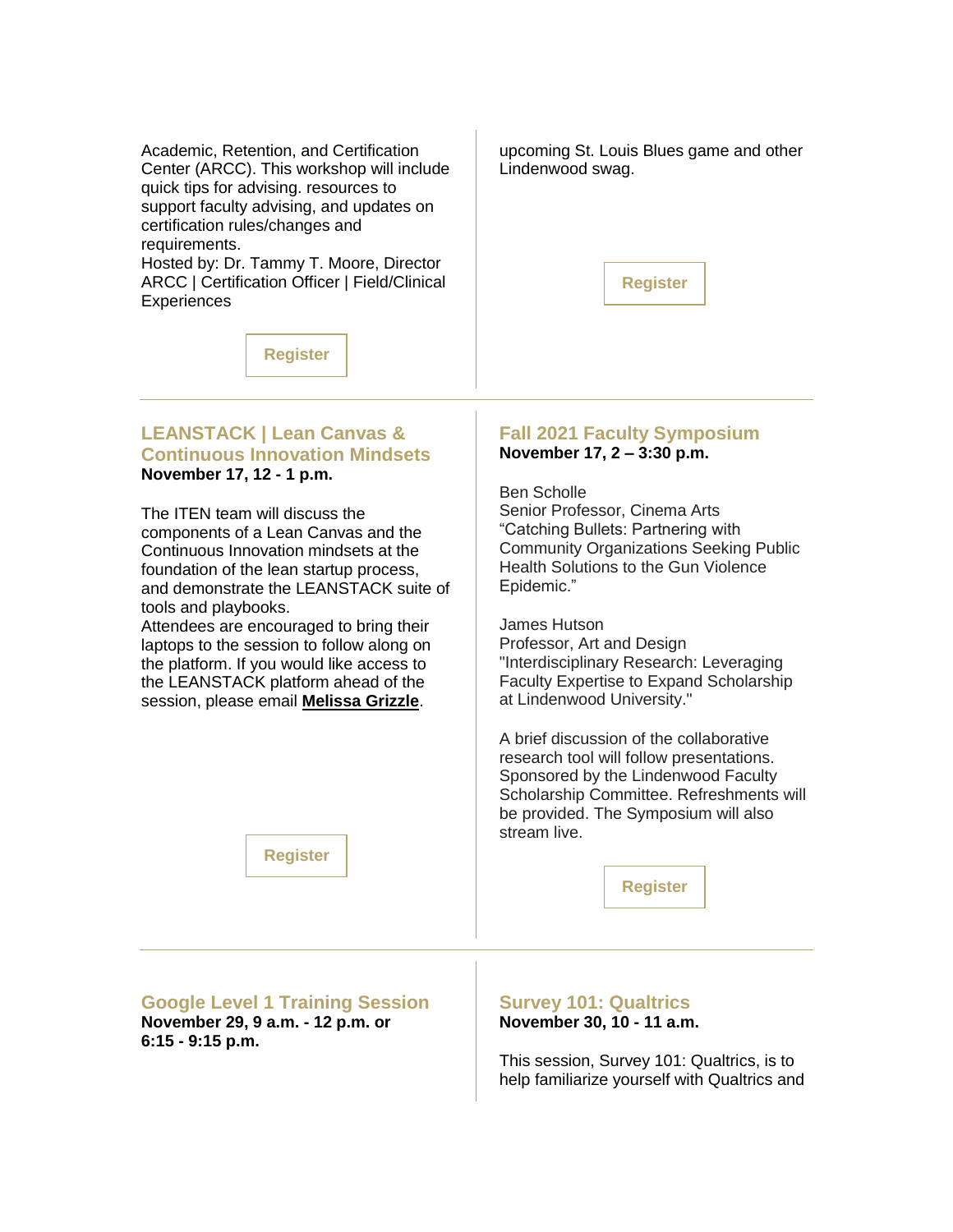Certified Google Trainer, Ms. Tina Lauer, Instructional Technology Specialist at St Charles School District and Lindenwood School of Education Adjunct Instructor, will host a Google Level 1 Training. She will guide you through a hands-on workshop that will teach you the ins and outs of Google, as you prepare for your Level 1 exam. This session will also be available online.

Familiarity with Google Tools is essential for the LindenTeach Internship and the Student Teaching Experience for College of Education and Human Services students. If students obtain Google Level 1 Certification, they will have an automatic advantage in both courses and have an important assignment accomplished.

Questions? Email **[Dr. Amanda Aldridge](mailto:aaldridge@lindenwood.edu)**.

**[Register](https://nam04.safelinks.protection.outlook.com/?url=https%3A%2F%2Fr20.rs6.net%2Ftn.jsp%3Ff%3D0011ENtwip0WXNMedkPMl2st-xi0yxC0oI96h8JcbsaZ-i1dP0oRoUhe-c0cUEVBZmj-Agw0_lbmp7wBffn6q-5GutlxHKySqRvt1aCgoq2lvRzTOpMAZduxwjmRzSYMV97UzHd6i6NXUGXYN9py3SClQz1Wj0JMrmWsPR09aUVTbg%3D%26c%3Dx5e4YRZYrIg46T7A_irIt4XUQh8H_MUKlAGRBi7NJPzhBG7SIab3-w%3D%3D%26ch%3DJRZVduZlPvzhkgjSUp-N8pUoWOoKikyg8T5fbBTQL8EvppiKA0ePew%3D%3D&data=04%7C01%7Cphuffman%40lindenwood.edu%7C450b39c955834510d94d08d9a45f18aa%7C3d72f08e540a4c68905d9e69c4d9c61e%7C1%7C0%7C637721550620102757%7CUnknown%7CTWFpbGZsb3d8eyJWIjoiMC4wLjAwMDAiLCJQIjoiV2luMzIiLCJBTiI6Ik1haWwiLCJXVCI6Mn0%3D%7C1000&sdata=e9fpaC%2FqN5ArMN3hnx2XgSGbzpc9VkF%2BhrP0Qp20TNE%3D&reserved=0)**

all it has to offer. In this session you will learn how to create distribution lists, surveys and many more Qualtrics functions.

**[Register](https://nam04.safelinks.protection.outlook.com/?url=https%3A%2F%2Fr20.rs6.net%2Ftn.jsp%3Ff%3D0011ENtwip0WXNMedkPMl2st-xi0yxC0oI96h8JcbsaZ-i1dP0oRoUhe-c0cUEVBZmjIuHfbrrCLtsyk86jrHvaKk9hN7PUyhB1X-_6oXzVGP88k0eaaQE7a367J3QWsaYqhPnVFx5WMxUj5OtTbFMb8Lkuq5tmK4T8BnmMHCHUVcs%3D%26c%3Dx5e4YRZYrIg46T7A_irIt4XUQh8H_MUKlAGRBi7NJPzhBG7SIab3-w%3D%3D%26ch%3DJRZVduZlPvzhkgjSUp-N8pUoWOoKikyg8T5fbBTQL8EvppiKA0ePew%3D%3D&data=04%7C01%7Cphuffman%40lindenwood.edu%7C450b39c955834510d94d08d9a45f18aa%7C3d72f08e540a4c68905d9e69c4d9c61e%7C1%7C0%7C637721550620112708%7CUnknown%7CTWFpbGZsb3d8eyJWIjoiMC4wLjAwMDAiLCJQIjoiV2luMzIiLCJBTiI6Ik1haWwiLCJXVCI6Mn0%3D%7C1000&sdata=JchZpBezrQfYiJ25uPYYh18XlUFulOw1LZMY7iG%2FQ2U%3D&reserved=0)**

**How to Create an Impact Statement November 30, 12:30 p.m. - 1 p.m.**

During this micro-workshop, we will address Impact Statements as a common element of grant and funding applications. We will briefly review the National Science Foundation (NSF) "Broadening Impact" goals and related strategies for enhancing a sense of impact throughout a grant or project narrative.



## **FALL SEMESTER HOURS**

### **LARC/LIBRARY SERVICES EVANS COMMONS REC CENTER**

• Monday - Friday:  $7$  a.m. -  $5$  p.m.